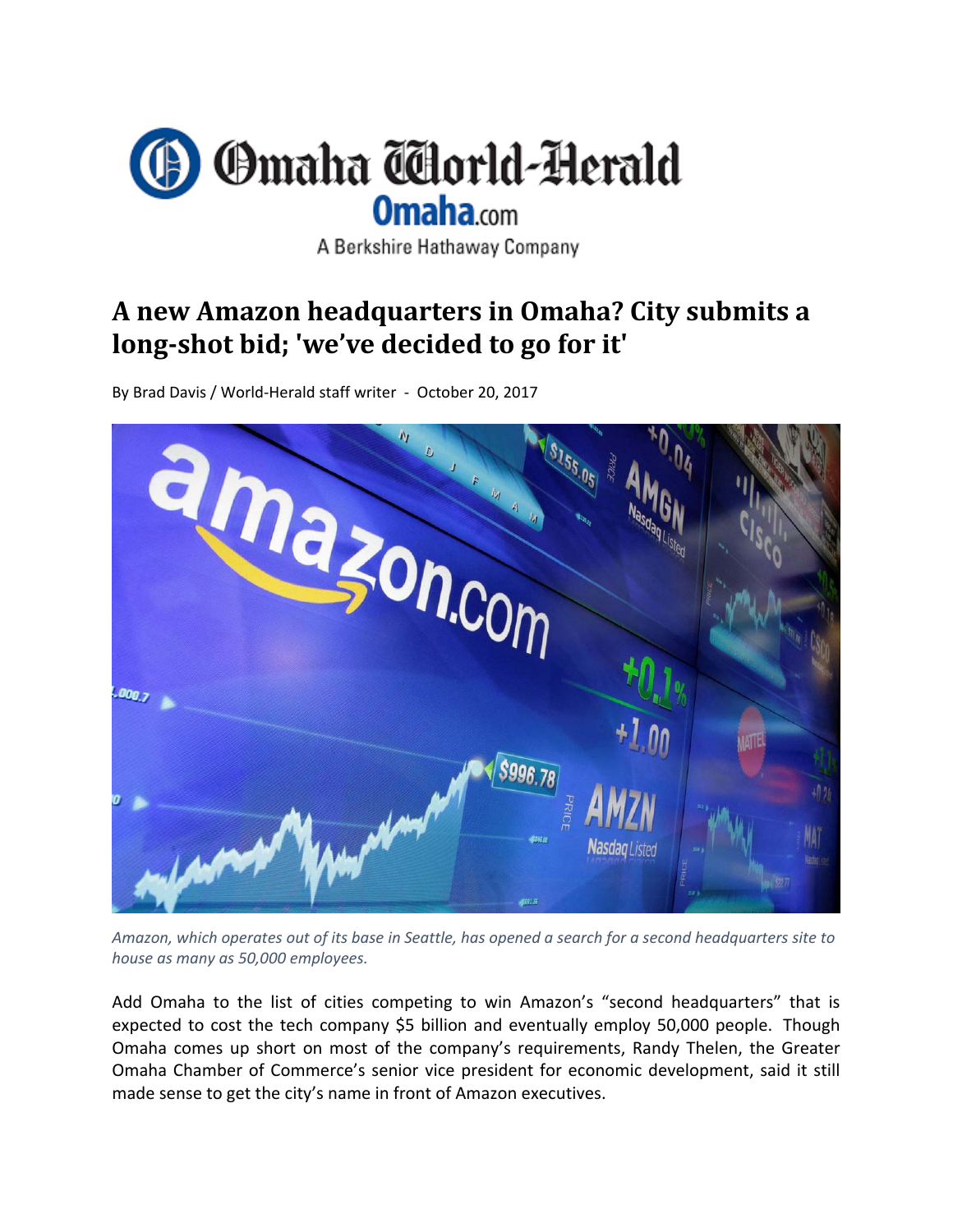That way, if Amazon officials decide to split the headquarters among several different cities, Omaha could be in the running, Thelen told The World‐Herald. And even if not, Amazon execs will now be familiar with Omaha and could look to the city for other projects as the company grows.

"We've decided to go for it," Thelen said. When Amazon officials see a list of cities that's likely to include New York, Atlanta, Austin and Toronto, Thelen said they'll now also see Omaha.

"We want to be on that list to signal to the tech community that we think we're prime for that type of investment, whether it's Amazon or other tech companies," Thelen said.

The company had said that it wanted a city:

» With at least a million people in the metropolitan area. (Omaha's is around 930,000.)

» With an international airport. (Omaha's Eppley is technically an international airport, in that it has customs capabilities, but it doesn't have any international flights.)

» With strong public transit. (Omaha's Metro bus system is growing with the addition of a rapid bus service, and there has been discussion of adding a light rail, but the city's public transport options are limited when compared with the larger cities it would be competing with.)

» With an economy that can provide 50,000 workers. (Amazon would be by far the city's largest employer; Offutt Air Force Base and CHI Health employed more than 7,500 people each in recent years. The city's sub‐3 percent unemployment level means a tight labor market.)

» With the ability to attract and retain a tech‐focused workforce. (Thelen said PayPal, LinkedIn, Oath — formerly called Yahoo — and other companies already have substantial presences in Omaha, which should prove to Amazon that tech can thrive here.)

Even if Omaha doesn't check all the boxes, it would have been "malfeasance" for Nebraska not to bid for the project, said John Boyd, principal at Boston site‐selection firm the Boyd Company Inc.

"Obviously, it's a long shot to get Amazon's second headquarters, but so what?" Boyd said. A bid would give Omaha and Nebraska officials the chance to promote the city, its low cost of doing business, available incentives and potential workforce collaborations, Boyd said.

"Forging relations with Amazon executives with site visits could lead to a back‐office project down the line. It could even lead to Amazon encouraging one of its suppliers or vendors to put a facility in Omaha," Boyd said.